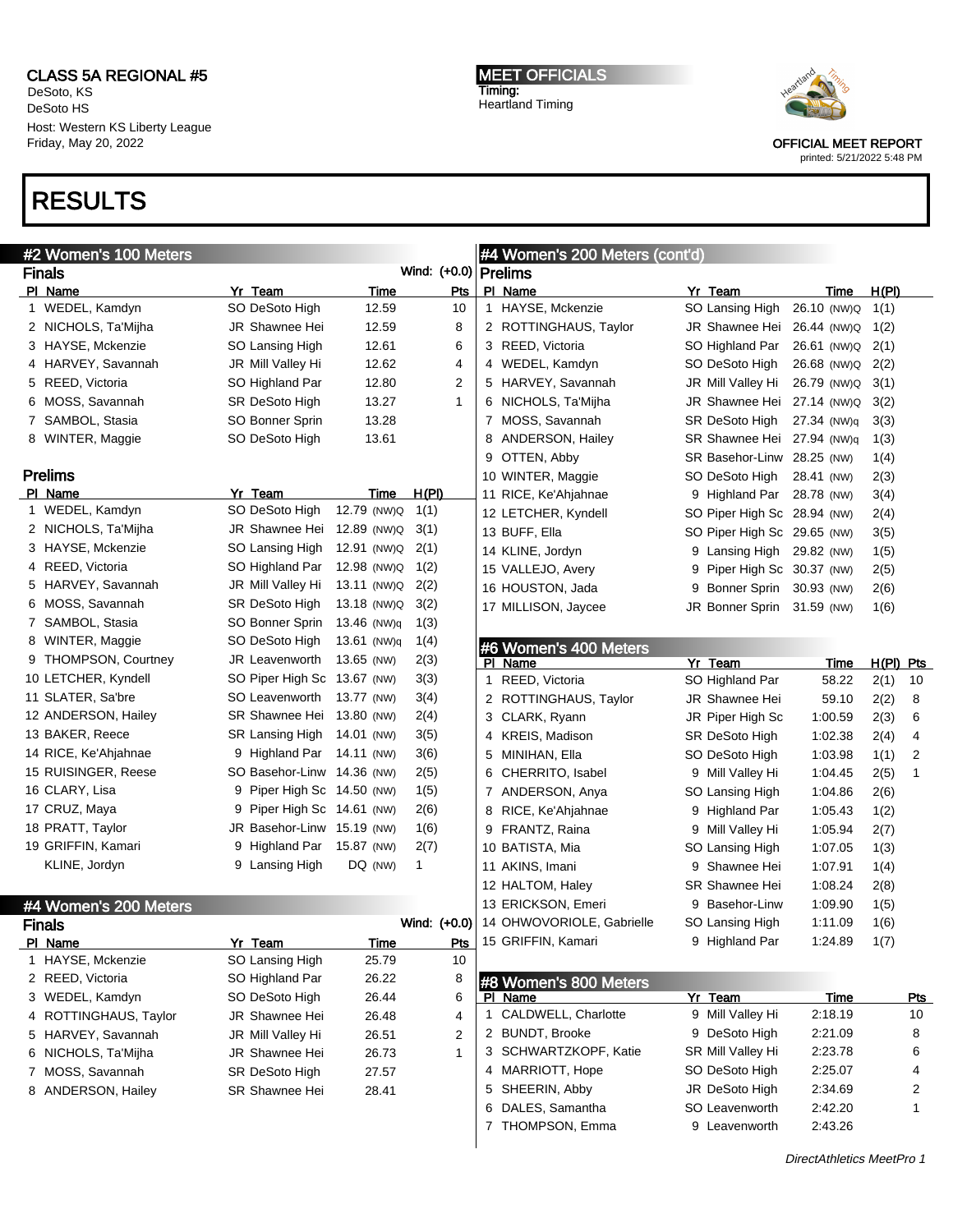DeSoto, KS DeSoto HS Host: Western KS Liberty League Friday, May 20, 2022

### RESULTS

#### #8 Women's 800 Meters (cont'd) Pl Name Yr Team Time Pts

|    | 8 PFEISTER, Logan       | SR Mill Valley Hi      | 2:44.17   |                |
|----|-------------------------|------------------------|-----------|----------------|
|    | 9 MOSHER, Sophia        | JR Lansing High        | 2:44.87   |                |
|    | 10 TEXTOR, Alana        | SR Piper High Sc       | 2:45.84   |                |
|    | 11 FLANAGAN, Kennedy    | SO Piper High Sc       | 2:46.34   |                |
|    | 12 LANDS, Alianah       | JR Leavenworth         | 2:46.92   |                |
|    | 13 VALLEJO, Tatum       | JR Piper High Sc       | 2:48.76   |                |
|    | 14 LIEDTKE, Brynne      | JR Shawnee Hei         | 2:49.88   |                |
|    | 15 SCILLIERI, Cristiana | SO Lansing High        | 2:53.60   |                |
|    | 16 WILLIAMSON, Alexia   | JR Lansing High        | 2:59.66   |                |
|    |                         |                        |           |                |
|    | #10 Women's 1600 Meters |                        |           |                |
| PI | Name                    | Yr Team                | Time      | Pts            |
| 1  | HANSON, Grace           | JR Piper High Sc       | 5:14.30   | 10             |
|    | 2 CALDWELL, Charlotte   | 9 Mill Valley Hi       | 5:20.87   | 8              |
|    | 3 SCHWARTZKOPF, Katie   | SR Mill Valley Hi      | 5:22.88   | 6              |
|    | 4 TANNER, Rebekah       | SO Lansing High        | 5.38.53   | 4              |
|    | 5 VERDICT, Kynley       | SO Mill Valley Hi      | 5.48.49   | $\overline{2}$ |
|    | 6 BEYER, Katie          | SR DeSoto High         | 5:49.22   | 1              |
|    | 7 FOYA, Emmalee         | SO Bonner Sprin        | 6:04.68   |                |
| 8  | TEMPLE, Amber-Lynn      | JR Leavenworth         | 6:18.29   |                |
|    | 9 FREEMAN, Ailey        | SO DeSoto High         | 6:18.56   |                |
|    | 10 LIEDTKE, Brynne      | JR Shawnee Hei         | 6:19.25   |                |
|    | 11 TULLIUS, Alexandria  | 9 Leavenworth          | 6:20.19   |                |
|    | 12 DUNLAP, Kaylin       | SO Lansing High        | 6:21.68   |                |
|    | 13 DENNEY, Avery        | SO Leavenworth         | 6:23.53   |                |
|    | 14 HOGAN, Elizabeth     | 9 Shawnee Hei          | 6:25.18   |                |
|    | 15 SCILLIERI, Cristiana | SO Lansing High        | 6:28.47   |                |
|    | 16 ALVAREZ, Jimena      | 9 Highland Par         | 7:18.45   |                |
|    | 17 RAMON, Sandra        | SR Highland Par        | 7:35.64   |                |
|    | 18 HERNANDEZ, Ruby      | JR Highland Par        | 8:24.23   |                |
|    | PEBLEY, Maya            | <b>SR Basehor-Linw</b> | NT        |                |
|    | GRESS, Katelyn          | <b>SR DeSoto High</b>  | <b>NT</b> |                |
|    |                         |                        |           |                |

### #12 Women's 3200 Meters

| ΡI | Name                  | Team<br>Yr            | Time     | Pts |
|----|-----------------------|-----------------------|----------|-----|
| 1. | <b>HANSON, Grace</b>  | JR Piper High Sc      | 11:39.33 | 10  |
|    | 2 SCHWARTZKOPF, Katie | SR Mill Valley Hi     | 11:42.97 | 8   |
|    | 3 MCAFEE, Meghan      | 9 Mill Valley Hi      | 12:15.57 | 6   |
|    | 4 WILTFONG, Bella     | <b>SR DeSoto High</b> | 12:21.06 | 4   |
|    | 5 DE GROOF, Bo        | <b>SR Leavenworth</b> | 12:28.61 | 2   |
|    | 6 HERLIHY, Micayla    | SO Leavenworth        | 12:35.67 | 1   |
|    | 7 NEIGHBORS, Lily     | SO DeSoto High        | 12:41.64 |     |
|    | 8 TANNER, Rebekah     | SO Lansing High       | 12:43.36 |     |
|    | 9 ANDERSON, Sarah     | SO Mill Valley Hi     | 12:46.75 |     |
|    | 10 TURNER, Tessa      | 9 Basehor-Linw        | 12:48.24 |     |
|    | 11 NEUBAUER, Harley   | <b>SR DeSoto High</b> | 13:19.23 |     |

MEET OFFICIALS Timing: Heartland Timing



OFFICIAL MEET REPORT

printed: 5/21/2022 5:48 PM

| #12 Women's 3200 Meters (cont'd) |                        |             |              |                  |
|----------------------------------|------------------------|-------------|--------------|------------------|
| PI Name                          | Yr Team                | <u>Time</u> |              | Pts              |
| 12 WARD, Katie                   | <b>JR</b> Leavenworth  | 13:45.21    |              |                  |
|                                  |                        |             |              |                  |
| #13 Women's 100m Hurdles         |                        |             |              |                  |
| Finals                           |                        |             |              | Wind: (+0.0)     |
| PI Name                          | Yr Team                | Time        |              | Pts              |
| <b>HUBERT, Quincy</b><br>1       | SR Mill Valley Hi      | 15.26       |              | 10               |
| 2 KNIGHT, Jenna                  | JR Bonner Sprin        | 15.65       |              | 8                |
| 3<br>DERKS, Sophia               | JR Piper High Sc       | 16.86       |              | 6                |
| 4 KULAS, Genevieve               | SO Piper High Sc       | 17.33       |              | 4                |
| 5 MABE, Alexandria               | 9 DeSoto High          | 17.51       |              | 2                |
| 6 MARTIN, Malia                  | 9 Piper High Sc        | 18.31       |              | 1                |
| TORRES-HILL, Aubreonna<br>7      | 9 Highland Par         | 18.32       |              |                  |
| 8 ATKINSON, Allie                | 9 DeSoto High          | 19.49       |              |                  |
|                                  |                        |             |              |                  |
| Prelims                          |                        |             |              |                  |
| PI Name                          | Yr Team                | <u>Time</u> | <u>H(PI)</u> |                  |
| HUBERT, Quincy<br>$\mathbf 1$    | SR Mill Valley Hi      | 15.66 (NW)Q | 2(1)         |                  |
| 2 KNIGHT, Jenna                  | <b>JR Bonner Sprin</b> | 16.49 (NW)Q | 1(1)         |                  |
| 3 DERKS, Sophia                  | JR Piper High Sc       | 17.27 (NW)Q | 1(2)         |                  |
| 4 MABE, Alexandria               | 9 DeSoto High          | 17.52 (NW)q | 1(3)         |                  |
| 5 KULAS, Genevieve               | SO Piper High Sc       | 17.78 (NW)Q | 2(2)         |                  |
| 6 ATKINSON, Allie                | 9 DeSoto High          | 17.85 (NW)q | 1(4)         |                  |
| 7 MARTIN, Malia                  | 9 Piper High Sc        | 17.98 (NW)q | 2(3)         |                  |
| TORRES-HILL, Aubreonna<br>8      | 9 Highland Par         | 18.04 (NW)q | 2(4)         |                  |
| 9 FAUGHT, Amy                    | <b>SR Leavenworth</b>  | 18.79 (NW)  | 1(5)         |                  |
| 10 SOLOMON-HOLLAND, Esther       | SO Bonner Sprin        | 18.81 (NW)  | 1(6)         |                  |
| 11 THENO, Addison                | 9 Basehor-Linw         | 18.99 (NW)  | 2(5)         |                  |
| 12 GIBSON, Willow                | SO Leavenworth         | 21.81 (NW)  | 2(6)         |                  |
| 13 LOMBARDO, Vivian              | SO Leavenworth         | 21.84 (NW)  | 2(7)         |                  |
|                                  |                        |             |              |                  |
| #16 Women's 300m Hurdles         |                        |             |              |                  |
| PI Name                          | <u>Yr Team</u>         | <u>Time</u> |              | <u>H(PI) Pts</u> |
| 1.<br><b>HUBERT, Quincy</b>      | SR Mill Valley Hi      | 45.26       | 2(1)         | 10               |
| 2 KNIGHT, Jenna                  | JR Bonner Sprin        | 48.29       | 2(2)         | 8                |
| 3<br><b>BENSON, Josie</b>        | 9 Mill Valley Hi       | 48.44       | 2(3)         | 6                |
| 4 KULAS, Genevieve               | SO Piper High Sc       | 50.41       | 2(4)         | 4                |
| 5 SOLOMON-HOLLAND, Esther        | SO Bonner Sprin        | 52.34       | 2(5)         | 2                |
| 6 DERKS, Sophia                  | JR Piper High Sc       | 52.54       | 2(6)         | 1                |
| 7 WATKINS, Evie                  | 9 DeSoto High          | 54.02       | 1(1)         |                  |
| <b>BUSENITZ, Molly</b><br>8      | JR Shawnee Hei         | 55.88       | 2(7)         |                  |
| TORRES-HILL, Aubreonna<br>9      | 9 Highland Par         | 56.06       | 1(2)         |                  |
| 10 FAUGHT, Amy                   | <b>SR Leavenworth</b>  | 57.46       | 1(3)         |                  |

11 MARTIN, Malia **9 Piper High Sc** 57.94 2(8) ADAMS, Jaeda 9 Leavenworth 1:00.67 1(4)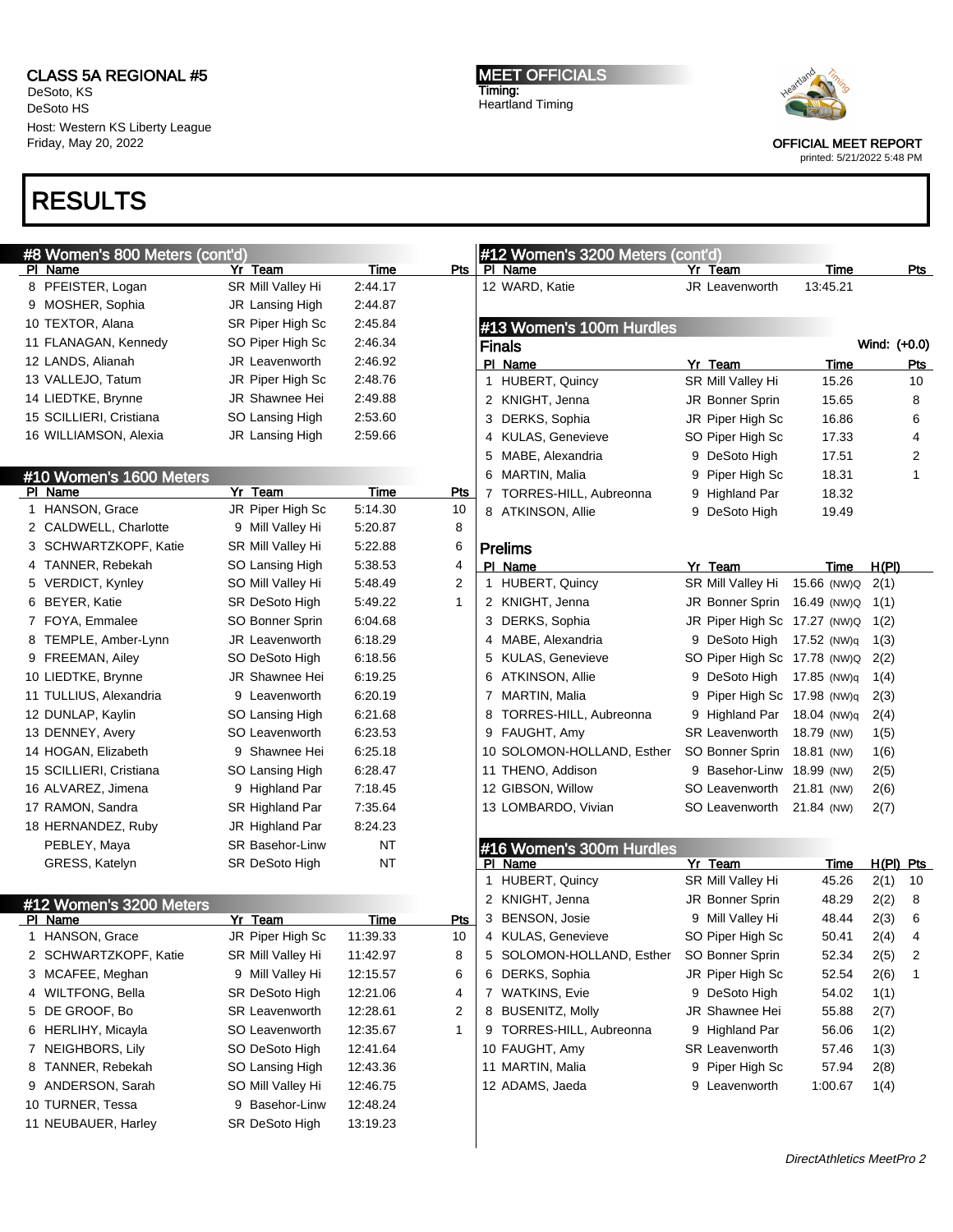DeSoto, KS DeSoto HS Host: Western KS Liberty League Friday, May 20, 2022

# RESULTS

MEET OFFICIALS Timing: Heartland Timing



OFFICIAL MEET REPORT

| #18 Women's 4 x 100m Relay        |                           |                |   | #20 Women's 4 x 400m Relay (cont'd) |                          |                              |                |
|-----------------------------------|---------------------------|----------------|---|-------------------------------------|--------------------------|------------------------------|----------------|
| PI Team                           | Time                      | Pts            |   | PI Team                             |                          | Time                         | <u>Pts</u>     |
| 1 Shawnee Heights High School (A) | 50.49                     | 10             |   | 7 Lansing High School (A)           |                          | 4:33.36                      |                |
| 1) ANDERSON, Hailey SR            | 2) NICHOLS, Ta'Mijha JR   |                |   | 1) ANDERSON, Anya SO                | 2) DODD, Dayven JR       |                              |                |
| 3) HALTOM, Haley SR               | 4) ROTTINGHAUS, Taylor JR |                |   | 3) BATISTA, Mia SO                  |                          | 4) OHWOVORIOLE, Gabrielle SO |                |
| 2 Mill Valley High School (A)     | 50.73                     | 8              |   | 8 Highland Park High School (A)     |                          | 4:41.62                      |                |
| 1) HARVEY, Savannah JR            | 2) FRANTZ, Raina 9        |                |   | 1) GRIFFIN, Kamari 9                |                          | 2) RICE, Ke'Ahjahnae 9       |                |
| 3) LONG, Addison 9                | 4) BENSON, Josie 9        |                |   | 3) TORRES-HILL, Aubreonna 9         |                          | 4) RAMON, Sandra SR          |                |
| 3 DeSoto High School (A)          | 50.84                     | 6              |   |                                     |                          |                              |                |
| 1) WINTER, Maggie SO              | 2) WEDEL, Kamdyn SO       |                |   | #22 Women's 4 x 800m Relay          |                          |                              |                |
| 3) MOSS, Savannah SR              | 4) CAPLING, Ella 9        |                |   | PI Team                             |                          | Time                         | <b>Pts</b>     |
| 4 Lansing High School (A)         | 50.98                     | 4              |   | 1 DeSoto High School (A)            |                          | 10:17.17                     | 10             |
| 1) DODD, Dayven JR                | 2) HAYSE, Mckenzie SO     |                |   | 1) MARRIOTT, Hope SO                |                          | 2) GRESS, Katelyn SR         |                |
| 3) KLINE, Jordyn 9                | 4) BAKER, Reece SR        |                |   | 3) WILTFONG, Bella SR               | 4) BUNDT, Brooke 9       |                              |                |
| 5 Bonner Springs High School (A)  | 51.60                     | $\overline{c}$ |   | 2 Lansing High School (A)           |                          | 10:22.01                     | 8              |
| 1) NOEL, Mariyah JR               | 2) KNIGHT, Jenna JR       |                |   | 1) ANDERSON, Anya SO                |                          | 2) DUNLAP, Kaylin SO         |                |
| 3) CONRAD, Carley SO              | 4) SAMBOL, Stasia SO      |                |   | 3) MOSHER, Sophia JR                |                          | 4) TANNER, Rebekah SO        |                |
| 6 Leavenworth High School (A)     | 51.75                     | $\mathbf{1}$   |   | 3 Leavenworth High School (A)       |                          | 10:26.06                     | 6              |
| 1) BLAKE, Dhakiya SR              | 2) GARDNER, Brandi SR     |                |   | 1) DALES, Samantha SO               |                          | 2) HERLIHY, Micayla SO       |                |
| 3) JAMES, Jayda SO                | 4) SLATER, Sa'bre SO      |                |   | 3) MCKINLEY, Lindsay JR             |                          | 4) THOMPSON, Emma 9          |                |
| 7 Piper High School (A)           | 52.80                     |                |   | 4 Mill Valley High School (A)       |                          | 10:29.89                     | 4              |
| 1) BUFF, Ella SO                  | 2) KULAS, Genevieve SO    |                |   | 1) ROY, Bridget SR                  |                          | 2) PFEISTER, Logan SR        |                |
| 3) CRUZ, Maya 9                   | 4) LETCHER, Kyndell SO    |                |   | 3) WALKER, Ellie SO                 | 4) BRAZIL, Anna SR       |                              |                |
| 8 Basehor-Linwood High School (A) | 53.88                     |                |   | 5 Basehor-Linwood High School (A)   |                          | 10:50.17                     | $\overline{c}$ |
| 1) RUISINGER, Reese SO            | 2) NYP, Sydney SO         |                |   | 1) JOHNSON, Emma JR                 | 2) PEBLEY, Maya SR       |                              |                |
| 3) OTTEN, Abby SR                 | 4) PRATT, Taylor JR       |                |   | 3) TURNER, Tessa 9                  | 4) GREER, Kodi SO        |                              |                |
|                                   |                           |                |   | 6 Highland Park High School (A)     |                          | 14:21.01                     | 1              |
| #20 Women's 4 x 400m Relay        |                           |                |   | 1) ALVAREZ, Jimena 9                |                          | 2) HERNANDEZ, Ruby JR        |                |
| PI Team                           | Time                      | <b>Pts</b>     |   | 3) RAMON, Sandra SR                 | 4) CRUZ, Alma JR         |                              |                |
| 1 Mill Valley High School (A)     | 4:07.96                   | 10             |   |                                     |                          |                              |                |
| 1) HUBERT, Quincy SR              | 2) CALDWELL, Charlotte 9  |                |   | #24 Women's High Jump               |                          |                              |                |
| 3) FRANTZ, Raina 9                | 4) BENSON, Josie 9        |                |   | PI Name                             | Yr Team                  | <b>Mark</b>                  | <u>Pts</u>     |
| 2 DeSoto High School (A)          | 4:08.99                   | 8              |   | 1 SKINNER, Hadley                   | SR Mill Valley Hi 5' 0"  |                              | 10             |
| 1) WEDEL, Kamdyn SO               | 2) JONES, Isabelle SO     |                |   | 2 MARNEY, Michelle                  | SO Mill Valley Hi 5' 0"  |                              | 7              |
| 3) MARRIOTT, Hope SO              | 4) BUNDT, Brooke 9        |                |   | 2 BOGARD, Lily                      | SR Basehor-Linw 5' 0"    |                              | $\overline{7}$ |
| 3 Piper High School (A)           | 4:13.02                   | 6              |   | 4 CISNEROS, Addison                 | 9 DeSoto High 4' 10"     |                              | 4              |
| 1) KULAS, Genevieve SO            | 2) RICE, Kylie 9          |                |   | 5 THENO, Addison                    | 9 Basehor-Linw 4' 10"    |                              | 2              |
| 3) MCCARTY, Addisyn 9             | 4) CLARK, Ryann JR        |                |   | 6 JONES, Deanna                     | JR Piper High Sc4' 10"   |                              | 1              |
| 4 Shawnee Heights High School (A) | 4:17.75                   | 4              |   | 7 SMITH, Margaret                   | SR Mill Valley Hi 4' 6"  |                              |                |
| 1) AKINS, Imani 9                 | 2) ANDERSON, Hailey SR    |                |   | 7 COFFMAN, Haylee                   | JR Shawnee Hei 4' 6"     |                              |                |
| 3) HALTOM, Haley SR               | 4) ROTTINGHAUS, Taylor JR |                |   | 7 ATKINSON, Allie                   | 9 DeSoto High 4' 6"      |                              |                |
| 5 Leavenworth High School (A)     | 4:19.05                   | 2              |   | CURRY, Elise                        | JR Shawnee Hei NH        |                              |                |
| 1) BLAKE, Dhakiya SR              | 2) DALES, Samantha SO     |                |   |                                     |                          |                              |                |
| 3) GARDNER, Brandi SR             | 4) SLATER, Sa'bre SO      |                |   | #26 Women's Pole Vault              |                          |                              |                |
| 6 Bonner Springs High School (A)  | 4:29.39                   | $\mathbf{1}$   |   | PI Name                             | Yr Team                  | <b>Mark</b>                  | <u>Pts</u>     |
| 1) SAMBOL, Stasia SO              | 2) NOEL, Mariyah JR       |                | 1 | BAKER, Reece                        | SR Lansing High 11' 6"   |                              | 10             |
| 3) FOYA, Emmalee SO               | 4) KNIGHT, Jenna JR       |                |   | 2 LINDSTROM, Kaitlin                | SR Piper High Sc 11' 0"  |                              | 8              |
|                                   |                           |                |   | 3 PAYNE, Makenna                    | SO Mill Valley Hi 11' 0" |                              | 6              |
|                                   |                           |                |   | 4 FLEETWOOD, Ava                    | SO Mill Valley Hi 10' 6" |                              | 4              |
|                                   |                           |                |   |                                     |                          | DirectAthletics MeetPro 3    |                |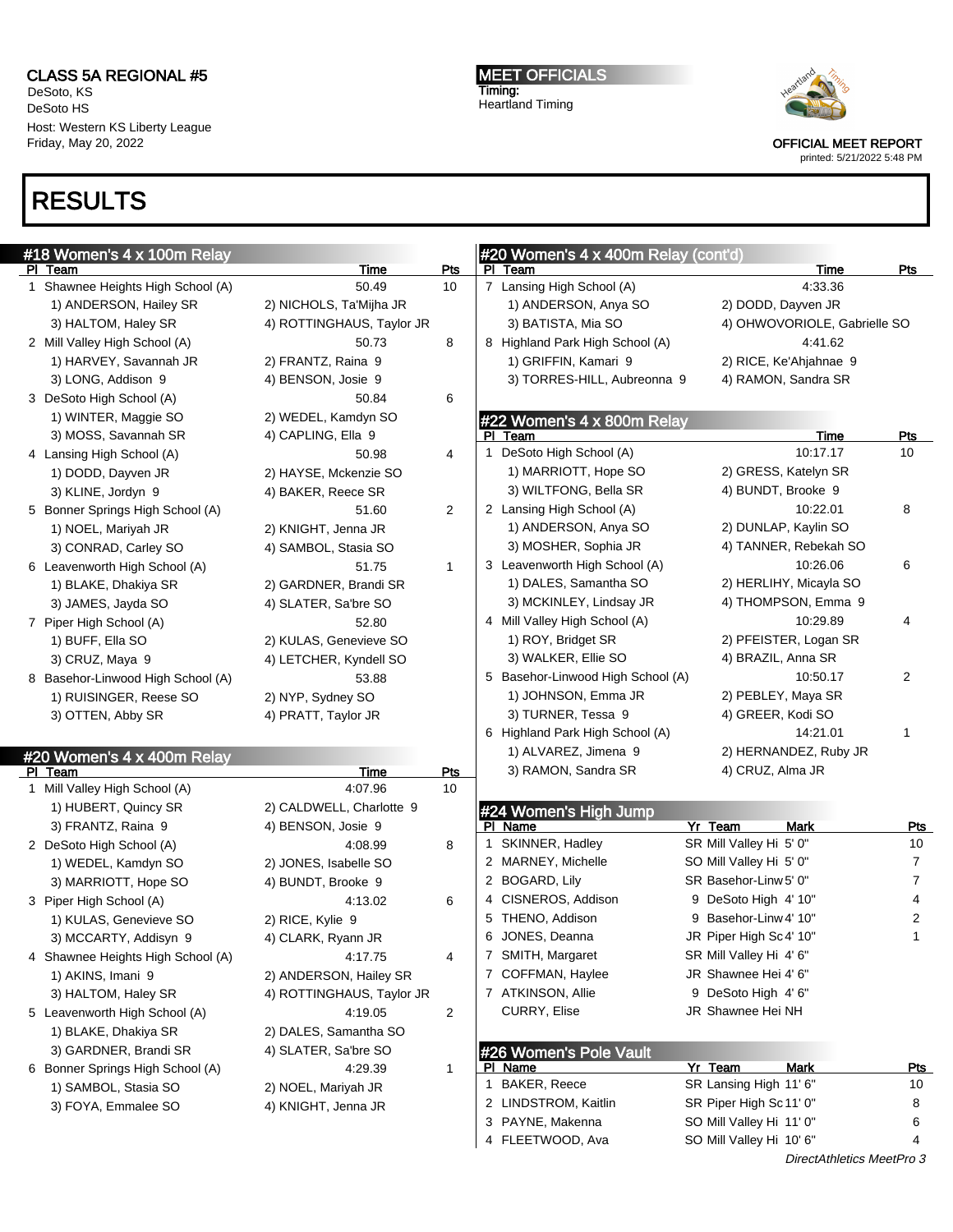DeSoto, KS DeSoto HS Host: Western KS Liberty League Friday, May 20, 2022

### RESULTS

MEET OFFICIALS Timing: Heartland Timing



OFFICIAL MEET REPORT

| #26 Women's Pole Vault (cont'd) |                                                          |             |                  |              | #32 Women's Shot Put (cont'd) |                                          |             |              |
|---------------------------------|----------------------------------------------------------|-------------|------------------|--------------|-------------------------------|------------------------------------------|-------------|--------------|
| PI Name                         | Yr Team                                                  | Mark        |                  | Pts          | PI Name                       | Yr Team<br><b>Mark</b>                   | $F(PI)$ Pts |              |
| 5 STRATHMAN, Libby              | JR Mill Valley Hi 10' 0"                                 |             |                  | 2            | 8 CHANEY, Gabriella           | 9 DeSoto High 31' 6 <sup>1/4</sup>       | 1(2)        |              |
| 6 MABE, Alexandria              | 9 DeSoto High 9'6"                                       |             |                  | $\mathbf{1}$ | 9 HAMPTON, Brianna            | 9 Basehor-Linw 30' 8 <sup>1</sup> /2     | 1(3)        |              |
| 7 WILLIAMS, Emma                | SO Piper High Sc9' 0"                                    |             |                  |              | 10 KRAUSE, Brianna            | JR Lansing High 30' 734                  | 2(7)        |              |
| 8 STEINLAGE, Emily              | SO Basehor-Linw 9' 0"                                    |             |                  |              | 11 LAWAL, Amaya               | JR Piper High Sc 30' 1"                  | 1(4)        |              |
| 9 BUSENITZ, Molly               | JR Shawnee Hei 9' 0"                                     |             |                  |              | 12 JONES, Julie               | SR Piper High Sc29' 7"                   | 1(5)        |              |
| 10 OTTEN, Abby                  | SR Basehor-Linw 9' 0"                                    |             |                  |              | 13 CHMIDLING, Laura           | SO Leavenworth 27' 23/4                  | 2(8)        |              |
| 11 LIEDTKE, Brynne              | JR Shawnee Hei 8' 6"                                     |             |                  |              | 14 MILLER, Raygen             | SO Basehor-Linw 26' 11 <sup>1/4</sup>    | 1(6)        |              |
| NYP, Sydney                     | SO Basehor-Linw NH                                       |             |                  |              | 15 HALE, Julita               | 9 Leavenworth 25' $7\frac{1}{4}$         | 1(7)        |              |
|                                 |                                                          |             |                  |              | 16 O'BRIEN, Anastasia         | SR Mill Valley Hi 22' 73/4               | 1(8)        |              |
| #28 Women's Long Jump           |                                                          |             |                  |              |                               |                                          |             |              |
| PI Name                         | Yr Team                                                  | <b>Mark</b> |                  | <u>Pts</u>   | #34 Women's Discus            |                                          |             |              |
| 1 CAPLING, Ella                 | 9 DeSoto High 17' 8" (NW)                                |             |                  | 10           | PI Name                       | Yr Team<br><b>Mark</b>                   | $F(PI)$ Pts |              |
| 2 ROTH, Kate                    | SR Mill Valley Hi 17' 6 <sup>3/4</sup> (NW)              |             |                  | 8            | LYNN, Brenna<br>1             | JR Basehor-Linw 124' 9"                  | 2(1)        | 10           |
| 3 WELCH, Lauren                 | 9 Mill Valley Hi 17' $3\frac{1}{4}$ (NW)                 |             |                  | 6            | 2 NOEL, Mariyah               | JR Bonner Sprin 122' 7"                  | 2(2)        | 8            |
| 4 GARDNER, Brandi               | SR Leavenworth 17' 0 <sup>1/4</sup> (NW)                 |             |                  | 4            | 3 ZARS, Emree                 | SR Mill Valley Hi 120' 9 <sup>1</sup> /2 | 2(3)        | 6            |
| 5 HAYSE, Mckenzie               | SO Lansing High 16' 43/4 (NW)                            |             |                  | 2            | 4 VANDERWEIDE, Olivia         | JR Basehor-Linw 109' 5"                  | 2(4)        | 4            |
| 6 DEWITTE, Jayda                | JR Mill Valley Hi 15' 6" (NW)                            |             |                  | 1            | 5 HOOKS, TyJanae              | JR Piper High Sc 98' 3 <sup>1/4</sup>    | 2(5)        | 2            |
| 7 STEINLAGE, Emily              | SO Basehor-Linw 15' 3 <sup>1/4</sup> (NW)                |             |                  |              | 6 CHMIDLING, Laura            | SO Leavenworth 98'0"                     | 2(6)        | $\mathbf{1}$ |
| 8 NYP, Sydney                   | SO Basehor-Linw 15' 2 <sup>1/4</sup> (NW)                |             |                  |              | 7 MEADOR, Olivia              | 9 DeSoto High 91' 4"                     | 1(1)        |              |
| 9 CISNEROS, Addison             | 9 DeSoto High 14' 10" (NW)                               |             |                  |              | JONES, Julie<br>8             | SR Piper High Sc 89' 9 <sup>1</sup> /2   | 2(7)        |              |
| 10 JAMES, Jayda                 | SO Leavenworth 14' 4" (NW)                               |             |                  |              | 9 CAMPBELL, McKenzie          | SO Bonner Sprin 88' 53/4                 | 2(8)        |              |
| 11 BLAKNEY, Ayla                | 9 DeSoto High 14' 3" (NW)                                |             |                  |              | 10 O'BRIEN, Anastasia         | SR Mill Valley Hi 88' 3"                 | 1(2)        |              |
| 12 LUTGEN, Jessica              | SR Basehor-Linw 14' 2 <sup>1/4</sup> (NW)                |             |                  |              | 11 THOMAS, Monece             | JR Leavenworth 88' $0\frac{1}{2}$        | 1(3)        |              |
| 13 RENEAU, Maliyah              | JR Leavenworth 13' 8 $1/2$ (NW)                          |             |                  |              | 12 GNUTHAKE, Addison          | SO Lansing High 86' 1 <sup>1/4</sup>     | 1(4)        |              |
|                                 |                                                          |             |                  |              | 13 KRAUSE, Brianna            | JR Lansing High 84' 6"                   | 2(9)        |              |
| #30 Women's Triple Jump         |                                                          |             |                  |              | 14 BRYANT, Addison            | JR Shawnee Hei 81' 3"                    | 1(5)        |              |
| PI Name                         | Yr Team                                                  | Mark        |                  | Pts          | 15 PICKENS, Aarion            | SO Leavenworth 80' 10 $\frac{1}{2}$      | 2(10)       |              |
| 1 CAPLING, Ella                 | 9 DeSoto High 35' 11" (NW)                               |             |                  | 10           | 16 CHANEY, Gabriella          | 9 DeSoto High 80' 10"                    | 1(6)        |              |
| 2 ROTH, Kate                    | SR Mill Valley Hi 34' 6 <sup>1/4</sup> (NW)              |             |                  | 8            | 17 MILLER, Raygen             | SO Basehor-Linw 79' 1 <sup>1</sup> /2    | 1(7)        |              |
| 3 GARDNER, Brandi               | SR Leavenworth 34' 1" (NW)                               |             |                  | 6            | 18 LAWAL, Amaya               | JR Piper High Sc69' 2"                   | 1(8)        |              |
| 4 DODD, Dayven                  | JR Lansing High 33' $3\frac{1}{2}$ (NW)                  |             |                  | 4            | 19 TOWNER, Emaleigh           | JR DeSoto High 62' 61/4                  | 1(9)        |              |
| 5 MOSS, Tenley                  | SO Mill Valley Hi 33' 1 <sup>1</sup> / <sub>2</sub> (NW) |             |                  | 2            |                               |                                          |             |              |
| 6 MCDANELD, Jane                | JR Mill Valley Hi 31'8" (NW)                             |             |                  |              | #36 Women's Javelin           |                                          |             |              |
| 7 BLAKNEY, Ayla                 | 9 DeSoto High 30' 11 <sup>1</sup> / <sub>2</sub> (NW)    |             |                  |              | PI Name                       | Yr Team<br>Mark                          | F(PI) Pts   |              |
| 8 UNRUH, Holly                  | SO Basehor-Linw 30' 5 <sup>3/4</sup> (NW)                |             |                  |              | LYNN, Brenna<br>1.            | JR Basehor-Linw 130' 11"                 | 2(1)        | 10           |
| 9 MCCARTY, Addisyn              | 9 Piper High Sc 29' 11 <sup>1/4</sup> (NW)               |             |                  |              | 2 BROCKMAN, Kylie             | SO Piper High Sc 124' 5"                 | 2(2)        | - 8          |
| 10 LUTGEN, Jessica              | SR Basehor-Linw 27' 4 <sup>3/4</sup> (NW)                |             |                  |              | 3 VANDERWEIDE, Olivia         | JR Basehor-Linw 121' 8"                  | 2(3)        | 6            |
|                                 |                                                          |             |                  |              | JENNINGS, Ashlyn<br>4         | SO DeSoto High 121' 6"                   | 2(4)        | 4            |
| #32 Women's Shot Put            |                                                          |             |                  |              | 5 STRACK, Annaliese           | SO Mill Valley Hi 111' 10"               | 2(5)        | 2            |
| PI Name                         | Yr Team                                                  | <b>Mark</b> | <u>F(PI) Pts</u> |              | BAILEY, Addison<br>6          | SO Mill Valley Hi 111'6"                 | 2(6)        | 1            |
| 1 PICKENS, Aarion               | SO Leavenworth 38' 734                                   |             | 2(1)             | 10           | 7 CURRY, Elise                | JR Shawnee Hei 97' 9"                    | 2(7)        |              |
| 2 ZARS, Emree                   | SR Mill Valley Hi 37' 7 <sup>1</sup> /2                  |             | 2(2)             | 8            | 8 LINAWEAVER, Ericka          | JR Lansing High 96' 7"                   | 2(8)        |              |
| 3 HOOKS, TyJanae                | JR Piper High Sc37' 3 <sup>1/4</sup>                     |             | 2(3)             | 6            | 9 DELEO'N, Misty              | SR Leavenworth 86' 10"                   | 2(9)        |              |
| 4 CAMPBELL, McKenzie            | SO Bonner Sprin 35' 103/4                                |             | 2(4)             | 4            | 10 MILLER, Raygen             | SO Basehor-Linw 82' 9"                   | 1(1)        |              |
| 5 LYNN, Brenna                  | JR Basehor-Linw 34' 2 <sup>1/4</sup>                     |             | 2(5)             | 2            | 11 HALL, Banner               | SO Mill Valley Hi 82' 2"                 | 1(2)        |              |
| 6 TOWNER, Emaleigh              | JR DeSoto High 33' 0"                                    |             | 2(6)             | $\mathbf{1}$ | 12 BRYANT, Addison            | JR Shawnee Hei 81' 5"                    | 1(3)        |              |
| 7 MEADOR, Olivia                | 9 DeSoto High 32' 4"                                     |             | 1(1)             |              |                               |                                          |             |              |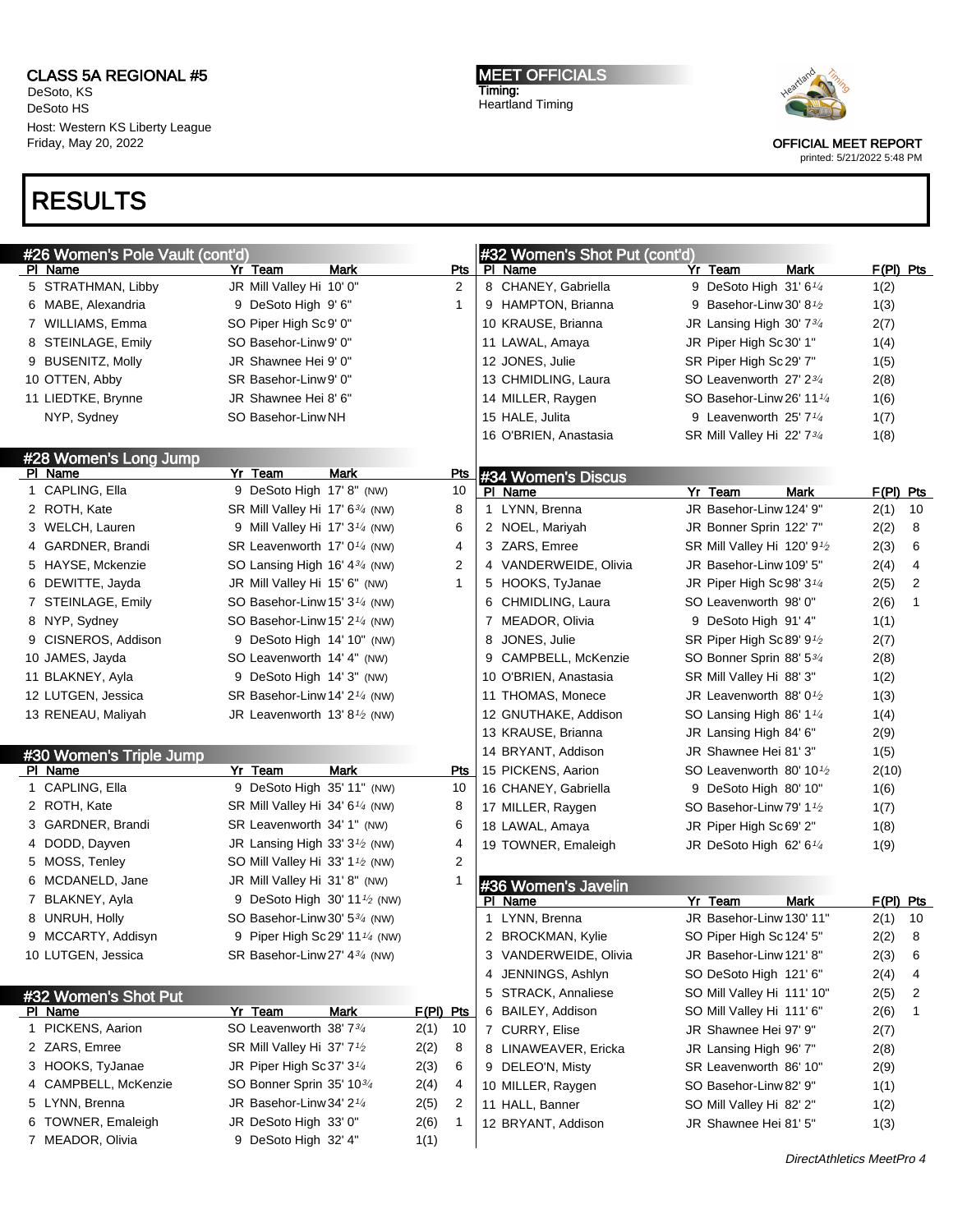DeSoto, KS DeSoto HS Host: Western KS Liberty League Friday, May 20, 2022

### RESULTS

MEET OFFICIALS Timing: Heartland Timing



OFFICIAL MEET REPORT

| #36 Women's Javelin (cont'd)                                                         |                                                                                                |                          |                              |     |               | #3 Men's 200 Meters                                                                            |                                                                                         |                         |              |            |
|--------------------------------------------------------------------------------------|------------------------------------------------------------------------------------------------|--------------------------|------------------------------|-----|---------------|------------------------------------------------------------------------------------------------|-----------------------------------------------------------------------------------------|-------------------------|--------------|------------|
| PI Name                                                                              | Yr Team                                                                                        | Mark                     | F(PI) Pts                    |     | <b>Finals</b> |                                                                                                |                                                                                         |                         | Wind: (+0.0) |            |
| 13 FREELAND, Madison                                                                 | 9 Shawnee Hei 79' 10"                                                                          |                          | 1(4)                         |     |               | PI Name                                                                                        | Yr Team                                                                                 | <u>Time</u>             |              | <u>Pts</u> |
| 14 THOMAS, Monece                                                                    | JR Leavenworth 76' 1"                                                                          |                          | 1(5)                         |     |               | 1 RICHARDSON, Tre                                                                              | JR Highland Par                                                                         | 21.77                   |              | 10         |
| 15 GOODMAN, Jacqueline                                                               | SO Leavenworth 73'7"                                                                           |                          | 1(6)                         |     |               | 2 JANUARY, Ja'Laven                                                                            | SR Shawnee Hei                                                                          | 22.26                   |              | 8          |
| 16 CAMPBELL, McKenzie                                                                | SO Bonner Sprin 70' 10"                                                                        |                          | 1(7)                         |     |               | 3 MILLER, Carson                                                                               | SO DeSoto High                                                                          | 22.44                   |              | 6          |
| 17 HARRIS, Katie                                                                     | JR Bonner Sprin 64' 8"                                                                         |                          | 1(8)                         |     |               | 4 WILSON, Brant                                                                                | JR Basehor-Linw                                                                         | 22.60                   |              | 4          |
| ROME, Grace                                                                          | SO Piper High ScNM                                                                             |                          | $\overline{2}$               |     |               | 5 ATIVIE, Isaac                                                                                | <b>JR</b> Leavenworth                                                                   | 23.01                   |              | 2          |
|                                                                                      |                                                                                                |                          |                              |     |               | 6 LYNCH, LaMar                                                                                 | SO Piper High Sc                                                                        | 23.17                   |              | 1          |
| #1 Men's 100 Meters                                                                  |                                                                                                |                          |                              |     |               | 7 CARTER, Ashton                                                                               | JR Piper High Sc                                                                        | 23.21                   |              |            |
| <b>Finals</b>                                                                        |                                                                                                |                          | Wind: (+0.0)                 |     |               |                                                                                                |                                                                                         |                         |              |            |
| PI Name                                                                              | Yr Team                                                                                        | Time                     |                              | Pts |               | <b>Prelims</b>                                                                                 |                                                                                         |                         |              |            |
| 1 HERRIG-BRITTIAN, Divante                                                           | SR Piper High Sc                                                                               | 10.92                    |                              | 10  |               | PI Name                                                                                        | Yr Team                                                                                 | Time                    | H(PI)        |            |
| 2 REED, Tyrell                                                                       | JR Highland Par                                                                                | 10.98                    |                              | 8   |               | 1 RICHARDSON, Tre                                                                              | JR Highland Par 21.82 (NW)Q                                                             |                         | 3(1)         |            |
| 3 LOCKHART, Sidney                                                                   | JR Mill Valley Hi                                                                              | 10.99                    |                              | 6   |               | 2 JANUARY, Ja'Laven                                                                            | SR Shawnee Hei                                                                          | 22.67 (NW)Q             | 2(1)         |            |
| 4 MILLER, Carson                                                                     | SO DeSoto High                                                                                 | 11.11                    |                              | 4   |               | 3 ATIVIE, Isaac                                                                                | JR Leavenworth                                                                          | 22.76 (NW)Q             | 3(2)         |            |
| 5 BERRY, Terelle                                                                     | JR Piper High Sc                                                                               | 11.12                    |                              | 2   |               | 4 MILLER, Carson                                                                               | SO DeSoto High                                                                          | 22.82 (NW)Q             | 1(1)         |            |
| 6 JANUARY, Ja'Laven                                                                  | <b>SR Shawnee Hei</b>                                                                          | 11.15                    |                              | 1   |               | 5 LYNCH, LaMar                                                                                 | SO Piper High Sc 22.98 (NW)Q                                                            |                         | 1(2)         |            |
| 7 DOSS, Noah                                                                         | <b>SR Bonner Sprin</b>                                                                         | 11.16                    |                              |     |               | 6 WILSON, Brant                                                                                | JR Basehor-Linw 23.00 (NW)Q                                                             |                         | 2(2)         |            |
| 8 HASABU, Baruch                                                                     | JR Mill Valley Hi                                                                              | 11.24                    |                              |     |               | 7 HASABU, Baruch                                                                               | JR Mill Valley Hi                                                                       | 23.07 (NW)q             | 1(3)         |            |
|                                                                                      |                                                                                                |                          |                              |     | 8             | CARTER, Ashton                                                                                 | JR Piper High Sc 23.35 (NW)q                                                            |                         | 3(3)         |            |
| <b>Prelims</b>                                                                       |                                                                                                |                          |                              |     | 9             | SCHULTZE, Ethan                                                                                | SR DeSoto High                                                                          | 23.60 (NW)              | 2(3)         |            |
| PI Name                                                                              | Yr Team                                                                                        | Time                     | H(PI)                        |     |               | 10 HARTMAN, Riley                                                                              | SO DeSoto High                                                                          | 23.62 (NW)              | 2(4)         |            |
| 1 JANUARY, Ja'Laven                                                                  | SR Shawnee Hei 11.15 (NW)Q                                                                     |                          | 1(1)                         |     |               | 11 BERRY-BRIGGS, Payton                                                                        | 9 Shawnee Hei 23.69 (NW)                                                                |                         | 3(4)         |            |
| 2 MILLER, Carson                                                                     | SO DeSoto High                                                                                 | 11.16 (NW)Q              | 1(2)                         |     |               | 12 WILSON, Jermaine                                                                            | SO Bonner Sprin                                                                         | 23.85 (NW)              | 1(4)         |            |
| 2 HERRIG-BRITTIAN, Divante                                                           | SR Piper High Sc 11.16 (NW)Q                                                                   |                          | 2(1)                         |     |               | 13 MOORE, Grayson                                                                              | 9 Mill Valley Hi                                                                        | 24.37 (NW)              | 3(5)         |            |
| 4 LOCKHART, Sidney                                                                   | JR Mill Valley Hi 11.17 (NW)q                                                                  |                          | 1(3)                         |     |               | 14 GLASS, Kyan                                                                                 | JR Lansing High                                                                         | 24.45 (NW)              | 2(5)         |            |
| 5 DOSS, Noah                                                                         | SR Bonner Sprin                                                                                | 11.28 (NW)Q              | 2(2)                         |     |               | 15 SCOTT, Kaleb                                                                                | SO Basehor-Linw 24.76 (NW)                                                              |                         | 1(5)         |            |
| 6 HASABU, Baruch                                                                     | JR Mill Valley Hi                                                                              | 11.29 (NW)q              | 1(4)                         |     |               | 16 DEPAOLIS, Antonio                                                                           | JR Lansing High                                                                         | 24.82 (NW)              | 3(6)         |            |
| 6 HERRIG-BRITTIAN, Dominique SR Piper High Sc 11.29 (NW)                             |                                                                                                |                          | 2(3)                         |     |               | 17 HOWELL, Christian                                                                           | 9 Highland Par                                                                          | 25.07 (NW)              | 1(6)         |            |
| 8 REED, Tyrell                                                                       | JR Highland Par 11.38 (NW)Q                                                                    |                          | 3(1)                         |     |               | 18 PENROD, Ben                                                                                 | JR Shawnee Hei                                                                          | 25.22 (NW)              | 2(6)         |            |
| 9 LAWSON, Landen                                                                     | JR DeSoto High                                                                                 | 11.54 (NW)               | 2(4)                         |     |               | 19 ALVARADO, Niko                                                                              | 9 Lansing High 25.37 (NW)                                                               |                         | 3(7)         |            |
| 10 BERRY, Terelle                                                                    | JR Piper High Sc 11.61 (NW)Q                                                                   |                          | 3(2)                         |     |               |                                                                                                |                                                                                         |                         |              |            |
| 11 ADAIR, Austin                                                                     | 9 Basehor-Linw 11.67 (NW)                                                                      |                          | 3(3)                         |     |               | #5 Men's 400 Meters                                                                            |                                                                                         |                         |              |            |
| 12 RAINEY, Kahliek                                                                   | JR Bonner Sprin 11.77 (NW)                                                                     |                          | 2(5)                         |     |               | PI Name                                                                                        | Yr Team                                                                                 | <u>Time</u>             | H(PI) Pts    |            |
| 13 MCDANIEL, Ayden                                                                   | SR Shawnee Hei 11.78 (NW)                                                                      |                          | 1(5)                         |     |               | 1 LOCKWOOD, Grant                                                                              | SR Piper High Sc                                                                        | 49.31                   | 3(1)         | 10         |
| 14 WILSON, Jermaine                                                                  | SO Bonner Sprin                                                                                | 11.80 (NW)               | 3(4)                         |     |               | 2 STEGER, Jack                                                                                 | SO Lansing High                                                                         | 49.71                   | 3(2)         | 8          |
| 15 BUTLER, Tyrone                                                                    | SO Lansing High 11.80 (NW)                                                                     |                          | 1(6)                         |     |               | 3 MATLOCK, Nen                                                                                 | JR Mill Vallev Hi                                                                       | 50.06                   | 3(3)         | 6          |
| 16 KOLICH, Kaleb                                                                     | SR Basehor-Linw 11.84 (NW)                                                                     |                          | 3(5)                         |     |               | 4 MEJIA, Michael                                                                               | <b>SR Leavenworth</b>                                                                   | 50.20                   | 3(4)         | 4          |
| 17 SCOTT, Kaleb                                                                      | SO Basehor-Linw 11.99 (NW)                                                                     |                          | 2(6)                         |     |               | 5 JOHNSON, Jaden                                                                               | JR Leavenworth                                                                          | 51.68                   | 3(5)         | 2          |
| 18 MARRIOTT, Luke                                                                    | JR DeSoto High                                                                                 | 12.03 (NW)               | 1(7)                         |     |               | 6 ERICKSON, Matthias                                                                           | SO Lansing High                                                                         | 51.72                   | 3(6)         | 1          |
| 19 GLASS, Kyan                                                                       | JR Lansing High 12.27 (NW)                                                                     |                          | 3(6)                         |     |               | 7 ARCHAMBAULT, Austin                                                                          | SO Lansing High                                                                         | 52.37                   | 2(1)         |            |
|                                                                                      |                                                                                                |                          |                              |     |               |                                                                                                |                                                                                         |                         |              |            |
| 21 ALVARADO, Niko                                                                    | 9 Lansing High                                                                                 | 12.48 (NW)               | 2(8)                         |     |               | 9 MARRIOTT, Luke                                                                               | JR DeSoto High                                                                          | 54.58                   | 2(3)         |            |
|                                                                                      |                                                                                                |                          |                              |     |               |                                                                                                |                                                                                         | 54.97                   | 2(4)         |            |
|                                                                                      |                                                                                                |                          |                              |     |               |                                                                                                |                                                                                         |                         | 2(5)         |            |
|                                                                                      |                                                                                                |                          |                              |     |               |                                                                                                |                                                                                         | 56.75                   | 1(1)         |            |
|                                                                                      |                                                                                                |                          |                              |     |               |                                                                                                |                                                                                         |                         |              |            |
| 20 DUNDY, Jayden<br>22 COOPER, Jaleel<br>23 HOWELL, Christian<br>24 MCMILLON, Prince | SR Mill Valley Hi<br>SR Shawnee Hei 12.55 (NW)<br>9 Highland Par<br>SO Highland Par 12.77 (NW) | 12.45 (NW)<br>12.75 (NW) | 2(7)<br>3(7)<br>3(8)<br>1(8) |     |               | 8 BARR, Davis<br>10 MCGOWAN, Sean<br>11 COFFMAN, Logan<br>12 AREND, Payden<br>13 SHARP, Cooper | SO DeSoto High<br>SR Basehor-Linw<br>SO DeSoto High<br>9 Shawnee Hei<br>SR Basehor-Linw | 54.08<br>55.47<br>56.79 | 2(2)<br>1(2) |            |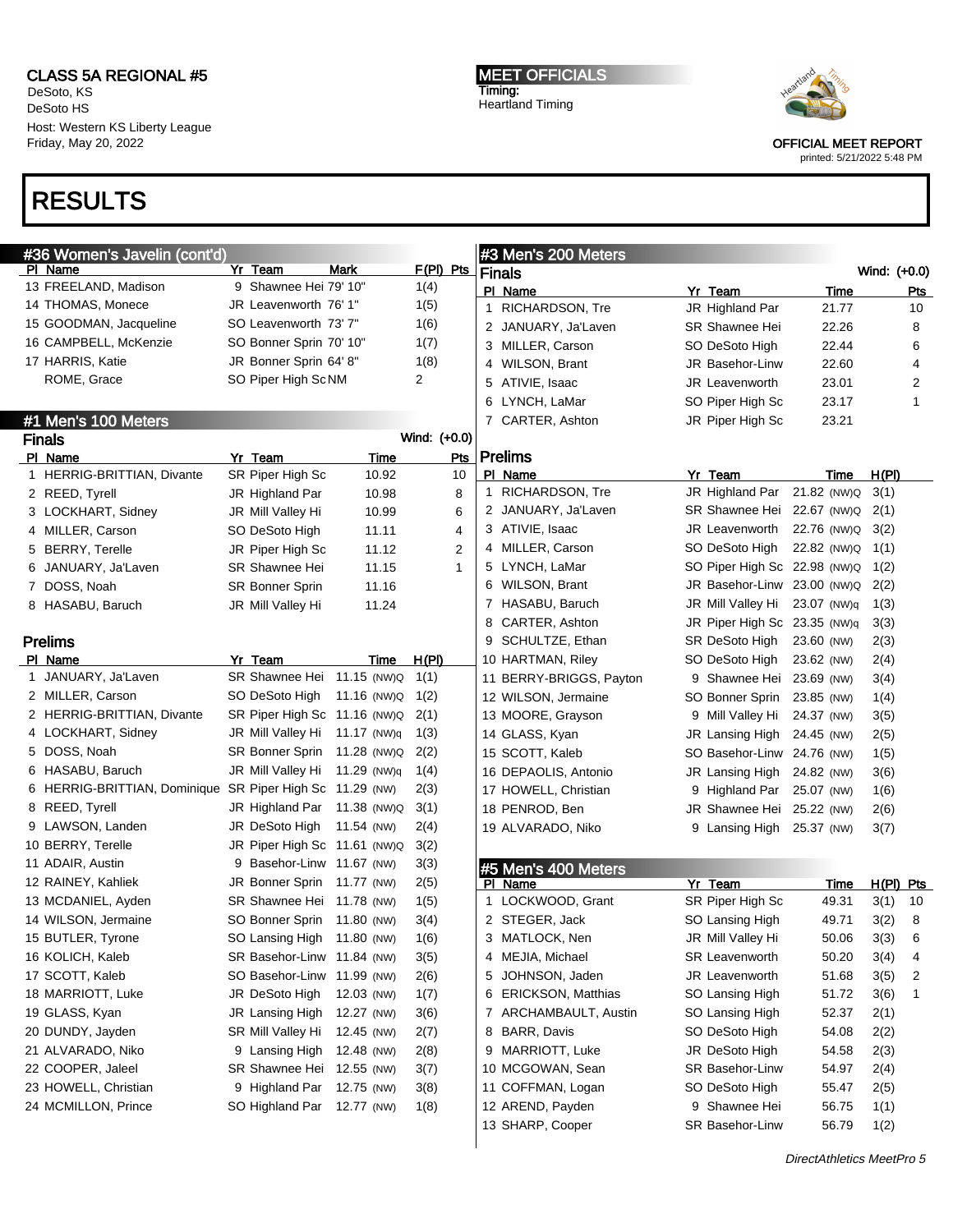DeSoto, KS DeSoto HS Host: Western KS Liberty League Friday, May 20, 2022

# RESULTS

| #5 Men's 400 Meters (cont'd) |                        |             |              |                |              | #11 Men's 3200 Meters  |                                    |                  |                |
|------------------------------|------------------------|-------------|--------------|----------------|--------------|------------------------|------------------------------------|------------------|----------------|
| PI Name                      | Yr Team                | <b>Time</b> | $H(PI)$ Pts  |                |              | PI Name                | Yr Team                            | Time             | <u>Pts</u>     |
| 14 TWIGG, Kris               | SR Mill Valley Hi      | 56.90       | 3(7)         |                |              | 1 ESQUIBEL, Jackson    | SO Shawnee Hei                     | 9:37.31          | 10             |
| 15 TATKENHORST, Kamden       | <b>SR Basehor-Linw</b> | 57.78       | 1(3)         |                |              | 2 PURVIS, Jonathan     | SO Leavenworth                     | 9:37.47          | 8              |
| HOWELL, Christian            | 9 Highland Par         | DQ          | 2            |                |              | 3 HUGGINS, Brady       | SR DeSoto High                     | 9:41.03          | 6              |
|                              |                        |             |              |                |              | 4 VEGA, Angesom        | SO Mill Valley Hi                  | 9:42.06          | 4              |
| #7 Men's 800 Meters          |                        |             |              |                |              | 5 NEWBERRY, Kyle       | SR DeSoto High                     | 9:54.13          | $\overline{2}$ |
| PI Name                      | Yr Team                | Time        | $H(PI)$ Pts  |                |              | 6 FULLMER, Joshua      | SO DeSoto High                     | 9:55.60          | $\mathbf{1}$   |
| 1 O'CONNOR, Palmer           | SO DeSoto High         | 1:57.92     | 2(1)         | 10             |              | 7 CAMPBELL, Caden      | SO Bonner Sprin                    | 10:05.48         |                |
| 2 SCHIEBER, Chase            | SR Mill Valley Hi      | 1:58.83     | 2(2)         | 8              |              | 8 HOWELL, Kenneth      | <b>SR Lansing High</b>             | 10:12.67         |                |
| 3 LOCKWOOD, Grant            | SR Piper High Sc       | 1:58.97     | 2(3)         | 6              |              | 9 ROBINS, Lucas        | JR Mill Valley Hi                  | 10:26.28         |                |
| 4 BURKE, Aidan               | SR Mill Valley Hi      | 2:00.11     | 2(4)         | 4              |              | 10 MITCHELL, Jacob     | SO Lansing High                    | 10:45.65         |                |
| 5 KRUDWIG, Cole              | SR DeSoto High         | 2:00.73     | 2(5)         | $\overline{2}$ |              | 11 ROOKARD, Tamiret    | JR Lansing High                    | 10:52.03         |                |
| 6 MATLOCK, Nen               | JR Mill Valley Hi      | 2:02.15     | 2(6)         | 1              |              | 12 HICKMAN, Robert     | SO Mill Valley Hi                  | 11:04.02         |                |
| 7 SWARTS, Luke               | SO DeSoto High         | 2:03.35     | 2(7)         |                |              | 13 CARTER, Evan        | 9 Shawnee Hei                      | 11:09.22         |                |
| 8 HOWELL, Austin             | JR Lansing High        | 2:03.68     | 2(8)         |                |              | 14 PURVIS, Jeremiah    | 9 Leavenworth                      | 11:35.27         |                |
| 9 HUISMAN, Jake              | SR Piper High Sc       | 2:07.06     | 1(1)         |                |              | 15 DEITCHER, Mason     | <b>SR Shawnee Hei</b>              | 11:39.00         |                |
| 10 BENZ, Liam                | 9 Shawnee Hei          | 2:07.40     | 1(2)         |                |              | 16 DICKEY, Henry       | 9 Leavenworth                      | 11:52.37         |                |
| 11 SULLIVAN, Shawn           | SO Leavenworth         | 2:08.78     | 1(3)         |                |              |                        |                                    |                  |                |
| 12 STANIEC, Landon           | SO Shawnee Hei         | 2:10.18     | 1(4)         |                |              | #14 Men's 110m Hurdles |                                    |                  |                |
| 13 RAMOS, Robert             | SO Leavenworth         | 2:12.36     | 1(5)         |                |              | <b>Finals</b>          |                                    |                  | Wind: (+0.0)   |
| 14 VINSON, Braydon           | SR Piper High Sc       | 2:12.56     | 1(6)         |                |              | PI Name                | Yr Team                            | Time             | <u>Pts</u>     |
| 15 KURZ, Nick                | JR Lansing High        | 2:12.72     | 1(7)         |                | $\mathbf{1}$ | HENRY, Jayden          | SO Piper High Sc                   | 15.22            | 10             |
| 16 DE LA TORRE, Jordan       | SO Highland Par        | 2:23.81     | 1(8)         |                |              | 2 SCHULTZE, Tyler      | <b>SR DeSoto High</b>              | 15.67            | 8              |
| 17 MCFARLAND, Lashawn        | SO Highland Par        | 2:42.79     | 1(9)         |                |              | 3 RHONE, Tony          | <b>JR Leavenworth</b>              | 15.85            | 6              |
| ZARATE, Nick                 | SO Basehor-Linw        | <b>NT</b>   | $\mathbf{1}$ |                |              | 4 NGUYEN, Dylan        | JR Mill Valley Hi                  | 16.29            | 4              |
|                              |                        |             |              |                |              | 5 CAMPBELL, Finn       | JR Mill Valley Hi                  | 16.60            | 2              |
| #9 Men's 1600 Meters         |                        |             |              |                |              | 6 KEMP, Carter         | JR Mill Valley Hi                  | 16.75            | $\mathbf{1}$   |
| PI Name                      | Yr Team                | Time        |              | <u>Pts</u>     |              | 7 WILLIAMS, Emmett     | SR DeSoto High                     | 16.83            |                |
| 1 ESQUIBEL, Jackson          | SO Shawnee Hei         | 4:27.70     |              | 10             |              | 8 MCCONICO, Jason      | JR Bonner Sprin                    | 16.93            |                |
| 2 BOTKIN, Nic                | SR Mill Valley Hi      | 4:28.81     |              | 8              |              |                        |                                    |                  |                |
| 3 SCHIEBER, Chase            | SR Mill Valley Hi      | 4:31.53     |              | 6              |              | <b>Prelims</b>         |                                    |                  |                |
| 4 PURVIS, Jonathan           | SO Leavenworth         | 4:31.70     |              | 4              |              | PI Name                | Yr Team                            | <b>Time</b>      | H(PI)          |
| 5 JACOBER, Connor            | SO DeSoto High         | 4:37.23     |              | 2              |              | 1 HENRY, Jayden        | SO Piper High Sc 15.56 (NW)Q       |                  | 1(1)           |
| 6 CLINE, Carter              | 9 Mill Valley Hi       | 4:38.13     |              | $\mathbf{1}$   |              | 2 SCHULTZE, Tyler      | SR DeSoto High                     | 15.63 (NW)Q 2(1) |                |
| 7 HOWELL, Kenneth            | SR Lansing High        | 4:38.32     |              |                |              | 3 RHONE, Tony          | JR Leavenworth                     | 15.88 (NW)Q      | 1(2)           |
| 8 SULLIVAN, Shawn            | SO Leavenworth         | 4:42.57     |              |                |              | 4 NGUYEN, Dylan        | JR Mill Valley Hi                  | 16.49 (NW)Q      | 2(2)           |
| 9 MITCHELL, Jacob            | SO Lansing High        | 4:57.05     |              |                |              | 5 CAMPBELL, Finn       | JR Mill Valley Hi 16.51 (NW)q 1(3) |                  |                |
| 10 GIER, Owen                | SR DeSoto High         | 4:59.51     |              |                |              | 6 KEMP, Carter         | JR Mill Valley Hi                  | 16.74 (NW)q      | 2(3)           |
| 11 CARTER, Evan              | 9 Shawnee Hei          | 4:59.82     |              |                |              | 7 WILLIAMS, Emmett     | SR DeSoto High                     | 16.82 (NW)q      | 1(4)           |
| 12 PURVIS, Jeremiah          | Leavenworth<br>9       | 5:11.92     |              |                |              | 8 MCCONICO, Jason      | JR Bonner Sprin                    | 16.91 (NW)q      |                |
| 13 CRUSE, Jacson             | 9 Basehor-Linw         | 5:16.03     |              |                |              | 9 KOCH, Adam           | SR DeSoto High                     | 18.40 (NW)       | 2(4)           |
| 14 BURGIN, Shawn             | SR Lansing High        | 5:16.96     |              |                |              | 10 NYP, Tyler          | JR Basehor-Linw 19.55 (NW)         |                  | 1(5)           |
| 15 BRAMAH, Jimmy             | JR Basehor-Linw        | 5:24.37     |              |                |              | 11 MCMURRAY, Shy'Ron   |                                    |                  | 1(6)           |
| 16 DE LA TORRE, Jordan       | SO Highland Par        | 5:26.44     |              |                |              |                        | JR Leavenworth                     | 19.81 (NW)       | 2(5)           |
| 17 MCFARLAND, Lashawn        |                        | 6:48.97     |              |                |              | 12 PHILLIPS, Ray       | SO Leavenworth                     | 20.06 (NW)       | 2(6)           |
|                              | SO Highland Par        |             |              |                |              | JOHNSON, Keijuan       | SR Highland Par                    | DQ (NW)          | 2              |

MEET OFFICIALS Timing: Heartland Timing



OFFICIAL MEET REPORT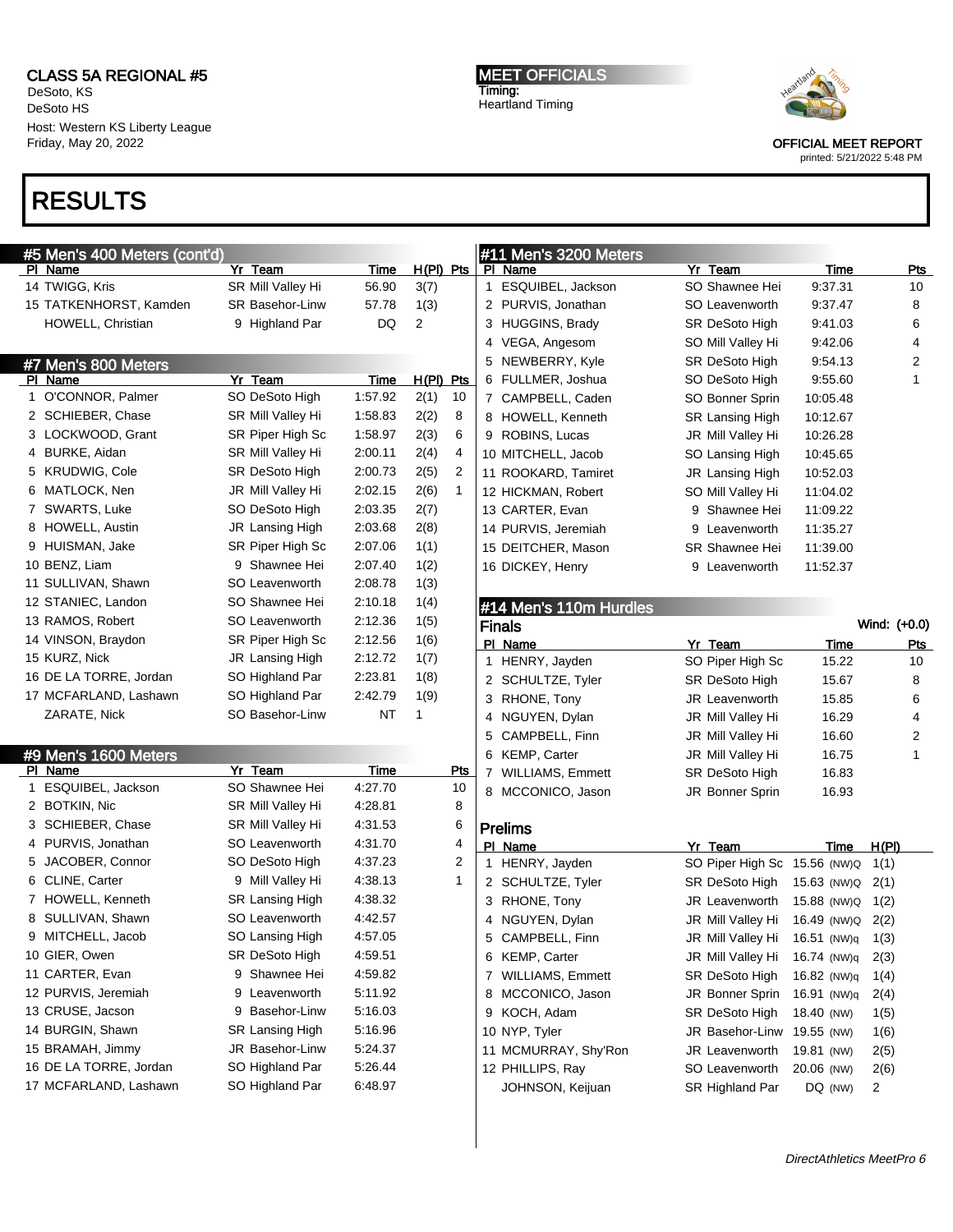DeSoto, KS DeSoto HS Host: Western KS Liberty League Friday, May 20, 2022

#15 Men's 300m Hurdles

<u>PI Team</u>

PI Name Yr Team Time H(PI) Pts 1 GARVIN, Jordan JR Shawnee Hei 40.10 2(1) 10

### RESULTS

MEET OFFICIALS Timing: Heartland Timing

#19 Men's 4 x 400m Relay (cont'd)

PI Team Pts 2 Piper High School (A) 3:24.72 8



OFFICIAL MEET REPORT printed: 5/21/2022 5:48 PM

| 2 JOHNSON, Keijuan                | SR Highland Par                | 40.48 | 2(2) | 8              | 1) JAMISON, Jahnye SR             | 2) BAKARICH, Jack 9       |                |
|-----------------------------------|--------------------------------|-------|------|----------------|-----------------------------------|---------------------------|----------------|
| 3 SCHULTZE, Tyler                 | SR DeSoto High                 | 40.56 | 2(3) | 6              | 3) JARRETT, JamarReiAir SO        | 4) LOCKWOOD, Grant SR     |                |
| 4 HENRY, Jayden                   | SO Piper High Sc               | 40.64 | 2(4) | 4              | 3 Basehor-Linwood High School (A) | 3:25.44                   | 6              |
| 5 NGUYEN, Dylan                   | JR Mill Valley Hi              | 42.42 | 2(5) | 2              | 1) FARRIS, Marc SR                | 2) WILSON, Brant JR       |                |
| 6 RHONE, Tony                     | JR Leavenworth                 | 43.15 | 2(6) | $\mathbf{1}$   | 3) GLEZEN, Austin SR              | 4) MCBRIDE, Trevor SR     |                |
| 7 KOCH, Adam                      | SR DeSoto High                 | 43.50 | 1(1) |                | 4 DeSoto High School (A)          | 3:25.88                   | 4              |
| 8 WILLIAMS, Emmett                | SR DeSoto High                 | 44.32 | 2(7) |                | 1) SCHULTZE, Ethan SR             | 2) SCHULTZE, Tyler SR     |                |
| 9 MCCONICO, Jason                 | JR Bonner Sprin                | 44.48 | 1(2) |                | 3) HARTMAN, Riley SO              | 4) LAWSON, Landen JR      |                |
| 10 SONG, Isaac                    | 9 Shawnee Hei                  | 45.02 | 2(8) |                | 5 Mill Valley High School (A)     | 3:29.85                   | $\overline{2}$ |
| 11 MIDYETT, Walt                  | SO Mill Valley Hi              | 45.56 | 1(3) |                | 1) MATLOCK, Nen JR                | 2) SCHIEBER, Chase SR     |                |
| 12 MCMURRAY, Shy'Ron              | JR Leavenworth                 | 46.08 | 1(4) |                | 3) HAASE, James 9                 | 4) BURKE, Aiden SR        |                |
| 13 CAMPBELL, Finn                 | JR Mill Valley Hi              | 46.57 | 1(5) |                | 6 Shawnee Heights High School (A) | 3:32.36                   | $\mathbf{1}$   |
| 14 PHILLIPS, Ray                  | SO Leavenworth                 | 46.80 | 1(6) |                | 1) GARVIN, Jordan JR              | 2) JANUARY, Ja'Laven SR   |                |
|                                   |                                |       |      |                | 3) SONG, Isaac 9                  | 4) BENZ, Liam 9           |                |
| #17 Men's 4 x 100m Relay          |                                |       |      |                | 7 Lansing High School (A)         | 3:32.58                   |                |
| <u>PI Team</u>                    |                                | Time  |      | Pts            | 1) HOWELL, Austin JR              | 2) ARCHAMBAULT, Austin SO |                |
| 1 Piper High School (A)           |                                | 41.85 |      | 10             | 3) ERICKSON, Matthias SO          | 4) STEGER, Jackson SO     |                |
| 1) HERRIG-BRITTIAN, Dominique     | 2) LOCKWOOD, Grant SR          |       |      |                | 8 Highland Park High School (A)   | 3:57.99                   |                |
| 3) LYNCH, LaMar SO                | 4) HERRIG-BRITTIAN, Divante SR |       |      |                | 1) HOWELL, Christian 9            | 2) MCMILLON, Prince SO    |                |
| 2 Bonner Springs High School (A)  |                                | 42.59 |      | 8              | 3) JOHNSON, Keijuan SR            | 4) REED, Tyrell JR        |                |
| 1) AMAYO, Alex SR                 | 2) RAINEY, Kahliek JR          |       |      |                |                                   |                           |                |
| 3) JONES, Jacob SR                | 4) DOSS, Noah SR               |       |      |                | #21 Men's 4 x 800m Relay          |                           |                |
| 3 DeSoto High School (A)          |                                | 42.66 |      | 6              | PI Team                           | <b>Time</b>               | <u>Pts</u>     |
| 1) SCHULTZE, Ethan SR             | 2) SCHULTZE, Tyler SR          |       |      |                | 1 Mill Valley High School (A)     | 8:14.53                   | 10             |
| 3) LAWSON, Landen JR              | 4) MILLER, Carson SO           |       |      |                | 1) BOTKIN, Nic SR                 | 2) BURKE, Aiden SR        |                |
| 4 Basehor-Linwood High School (A) |                                | 42.79 |      | 4              | 3) MCGLASSON, Jacob SR            | 4) ROBINS, Lucas JR       |                |
| 1) WILSON, Brant JR               | 2) ADAIR, Austin 9             |       |      |                | 2 DeSoto High School (A)          | 8:20.23                   | 8              |
| 3) KOLICH, Kaleb SR               | 4) MCBRIDE, Trevor SR          |       |      |                | 1) KRUDWIG, Cole SR               | 2) HUGGINS, Brady SR      |                |
| 5 Leavenworth High School (A)     |                                | 44.14 |      | $\overline{2}$ | 3) JACOBER, Connor SO             | 4) O'CONNOR, Palmer SO    |                |
| 1) CURTIS, Samuel JR              | 2) GEORGE, Willie SR           |       |      |                | 3 Lansing High School (A)         | 8:23.04                   | 6              |
| 3) MEJIA, Michael SR              | 4) JOHNSON, Jaden JR           |       |      |                | 1) HOWELL, Austin JR              | 2) HOWELL, Kenneth SR     |                |
| 6 Mill Valley High School (A)     |                                | 44.20 |      | $\mathbf{1}$   | 3) KURZ, Nick JR                  | 4) STEGER, Jackson SO     |                |
| 1) LOCKHART, Sidney JR            | 2) HASABU, Baruch JR           |       |      |                | 4 Piper High School (A)           | 8:26.93                   | 4              |
| 3) JONES, Kendrick SR             | 4) DUNDY, Jayden SR            |       |      |                | 1) ENGLISH, Ellis SO              | 2) HUISMAN, Jake SR       |                |
| 7 Shawnee Heights High School (A) |                                | 46.36 |      |                | 3) HERNANDEZ, Jose SR             | 4) THOMAS, DJ SO          |                |
| 1) BERRY-BRIGGS, Payton 9         | 2) COOPER, Jaleel SR           |       |      |                | 5 Basehor-Linwood High School (A) | 8:29.77                   | 2              |

1) FARRIS, Marc SR 2) GLEZEN, Austin SR 3) CRUSE, Jacson 9 4) BRAMAH, Jimmy JR 6 Shawnee Heights High School (A) 8:39.52 1 1) BENZ, Liam 9 2) LEHMANN, Alex SR 3) STANIEC, Landon SO 4) EMERSON, Andrew JR 7 Leavenworth High School (A) 9:28.79 1) CRAIG, Kadyn 9 2) SMITH, Jackson 9 3) RAMOS, Robert SO 4) DICKEY, Henry 9

| 3) JONES, Kendrick SR             | 4) DUNDY, Jayden SR   |
|-----------------------------------|-----------------------|
| 7 Shawnee Heights High School (A) | 46.36                 |
| 1) BERRY-BRIGGS, Payton 9         | 2) COOPER, Jaleel SR  |
| 3) PENROD, Ben JR                 | 4) MCDANIEL, Ayden SR |

| #19 Men's $4 \times 400$ m Relay |                      |     |  |  |  |  |  |
|----------------------------------|----------------------|-----|--|--|--|--|--|
| Team                             | Time                 | Pts |  |  |  |  |  |
| 1 Leavenworth High School (A)    | 3:24.20              | 10  |  |  |  |  |  |
| 1) ATIVIE, Isaac JR              | 2) GEORGE, Willie SR |     |  |  |  |  |  |
| 3) MEJIA, Michael SR             | 4) JOHNSON, Jaden JR |     |  |  |  |  |  |
|                                  |                      |     |  |  |  |  |  |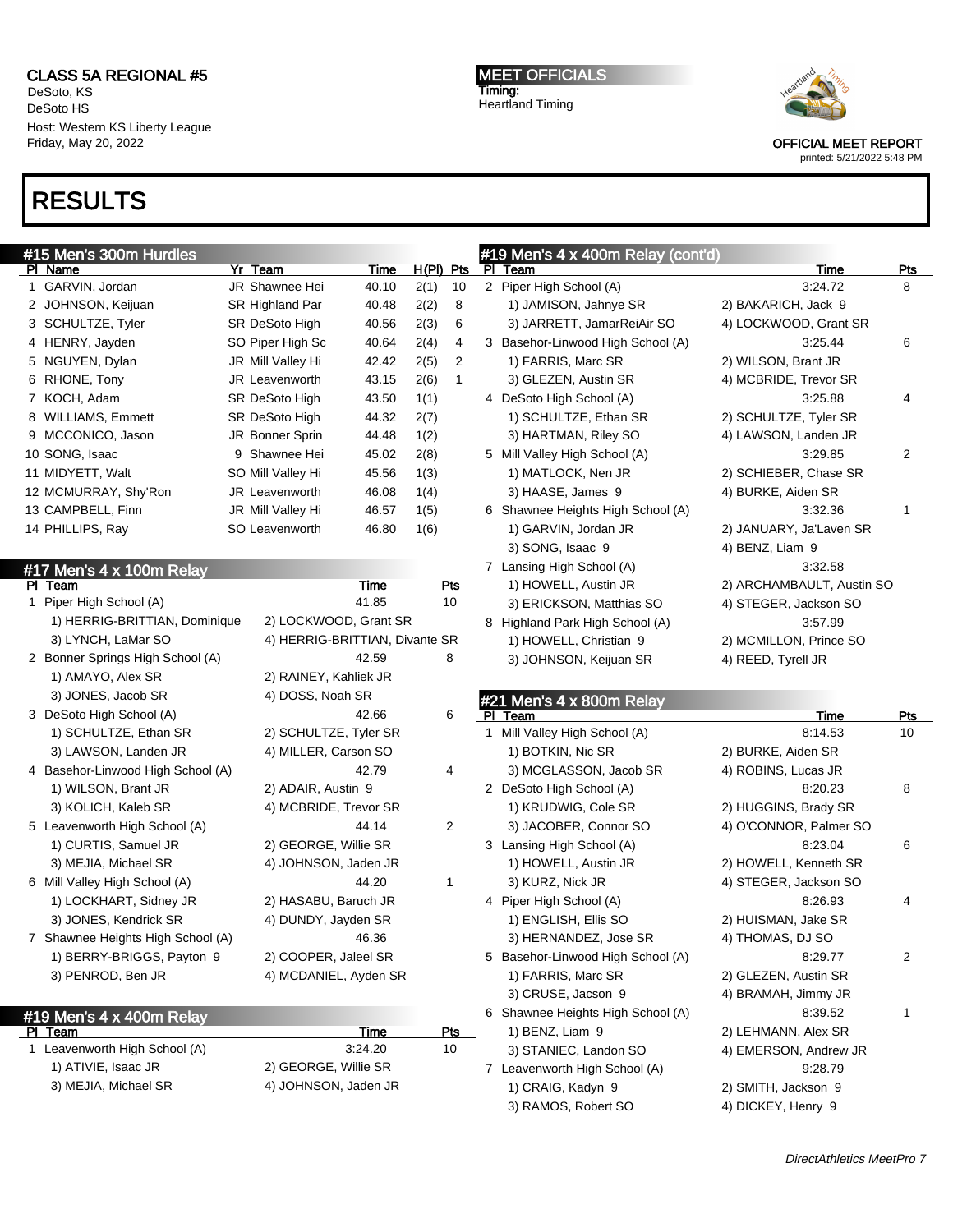DeSoto, KS DeSoto HS Host: Western KS Liberty League Friday, May 20, 2022

### RESULTS

MEET OFFICIALS Timing: Heartland Timing



OFFICIAL MEET REPORT

| #23 Men's High Jump                 |                                                             |                | #27 Men's Long Jump (cont'd) |                                                          |             |    |
|-------------------------------------|-------------------------------------------------------------|----------------|------------------------------|----------------------------------------------------------|-------------|----|
| PI Name                             | Yr Team<br>Mark                                             | <u>Pts</u>     | PI Name                      | Yr Team<br>Mark                                          | $F(PI)$ Pts |    |
| 1 BETHEA, Genesis                   | JR Leavenworth 6'6"                                         | 10             | <b>WHETSTONE, Dainan</b>     | SO Bonner Sprin NM (NW)                                  | 1           |    |
| 2 JONES, Kendrick                   | SR Mill Valley Hi 6' 6"                                     | 8              | JONES, Jacob                 | SR Bonner Sprin NM (NW)                                  | 1           |    |
| 3 MCWILLIAMS, Cooper                | SR Bonner Sprin 6' 0"                                       | 5              | ADAIR, Austin                | 9 Basehor-Linw NM (NW)                                   | 1           |    |
| 3 MCBRIDE, Trevor                   | SR Basehor-Linw 6' 2"                                       | 5              |                              |                                                          |             |    |
| 5 REID, Kai                         | 9 Piper High Sc6' 0"                                        | 2              | #29 Men's Triple Jump        |                                                          |             |    |
| 6 MCMILLON, Prince                  | SO Highland Par 5'8"                                        | $\mathbf{1}$   | PI Name                      | Yr Team<br>Mark                                          | F(PI) Pts   |    |
| 7 JACKSON HOLDEN, Kameron           | SO Piper High Sc5' 8"                                       |                | 1 RICHARDSON, Tre            | JR Highland Par 46' 3" (NW)                              | 2(1)        | 10 |
| 8 COFFMAN, Logan                    | SO DeSoto High 5' 6"                                        |                | 2 DIMOND, Adrian             | SR Mill Valley Hi 46' 2 <sup>1</sup> / <sub>2</sub> (NW) | 2(2)        | 8  |
| 8 LAWSON, Layton                    | 9 DeSoto High 5' 6"                                         |                | 3 BETHEA, Genesis            | JR Leavenworth 43' $9\frac{1}{2}$ (NW)                   | 2(3)        | 6  |
| 10 JAMES, Cole                      | SR DeSoto High 5' 6"                                        |                | 4 JONES, Kendrick            | SR Mill Valley Hi 43' 5" (NW)                            | 2(4)        | 4  |
| 11 PURDIE, CJ                       | 9 Shawnee Hei 5' 4"                                         |                | 5 WILSON, Eddie              | SO Basehor-Linw 42' 1 <sup>1</sup> / <sub>2</sub> (NW)   | 2(5)        | 2  |
| MEMMER, Will                        | 9 Shawnee Hei NH                                            |                | 6 LAWSON, Layton             | 9 DeSoto High 40' 5" (NW)                                | 1(1)        | 1  |
| <b>EMERSON, Andrew</b>              | JR Shawnee Hei NH                                           |                | 7 FRAZIER, Mehiki            | SR Piper High Sc 40' 2" (NW)                             | 1(2)        |    |
|                                     |                                                             |                | 8 BASSETT, Langston          | SR Piper High Sc 38' 8 <sup>1</sup> / <sub>2</sub> (NW)  | 2(6)        |    |
| #25 Men's Pole Vault                |                                                             |                | 9 COFFMAN, Logan             | SO DeSoto High 38' 4" (NW)                               | 1(3)        |    |
| PI Name                             | Yr Team<br><b>Mark</b>                                      | Pts            | 10 NYP, Tyler                | JR Basehor-Linw 37' 9" (NW)                              | 2(7)        |    |
| 1 LAWLER, Jackson                   | SO Mill Valley Hi 13' 3"                                    | 10             | 11 MCDANIEL, Ayden           | SR Shawnee Hei 37' 6" (NW)                               | 1(4)        |    |
| 2 WILLIAMS, Emmett                  | SR DeSoto High 11' 6"                                       | 8              | 12 WHETSTONE, Dainan         | SO Bonner Sprin 37' 0 <sup>1</sup> / <sub>2</sub> (NW)   | 2(8)        |    |
| 3 BROWN, Kolton                     | SR Lansing High 11' 0"                                      | 6              | 13 JONES, Marcus             | SR Shawnee Hei 36' 10 <sup>1</sup> /2 (NW)               | 1(5)        |    |
| 4 BLAINE, Daniel                    | SO Mill Valley Hi 10' 6"                                    | 4              | 14 MCGEE, Peyton             | SR Basehor-Linw 36' 8 <sup>1</sup> / <sub>2</sub> (NW)   | 1(6)        |    |
| 5 SCHRAG, Nick                      | 9 Mill Valley Hi 10' 0"                                     | $\overline{2}$ | DAVIS, Porter                | 9 DeSoto High NM (NW)                                    | 1           |    |
| 6 HARRIS, Joseph                    | SO DeSoto High 9'6"                                         | 1              |                              |                                                          |             |    |
| 7 FIXSEN, Logan                     | SO DeSoto High 9' 0"                                        |                | #31 Men's Shot Put           |                                                          |             |    |
|                                     |                                                             |                |                              |                                                          |             |    |
| 7 MCGEE, Peyton                     | SR Basehor-Linw 9' 0"                                       |                | PI Name                      | Yr Team<br>Mark                                          | F(PI) Pts   |    |
| <b>BLACKBURN, Will</b>              | JR Basehor-Linw NH                                          |                | 1 WILLIAMS, Jamale           | JR Lansing High 48' $3\frac{1}{4}$                       | 2(1)        | 10 |
| LYNN, Reed                          | 9 Basehor-Linw NH                                           |                | 2 GRIFFITH, Truman           | SO Mill Valley Hi 47' 33/4                               | 2(2)        | 8  |
|                                     |                                                             |                | 3 MOTEN, Maddox              | JR Shawnee Hei 47' 3 <sup>1</sup> /2                     | 2(3)        | 6  |
|                                     |                                                             |                | 4 HENSON, Aaron              | SO Piper High Sc 46' 6 <sup>1</sup> /2                   | 2(4)        | 4  |
| #27 Men's Long Jump<br>PI Name      | Yr Team<br><b>Mark</b>                                      | $F(PI)$ Pts    | 5 ETZEL, Matthew             | SR Shawnee Hei 46' 03/4                                  | 2(5)        | 2  |
| 1 RICHARDSON, Tre                   | JR Highland Par 23' 9" (NW)                                 | 2(1)<br>10     | 6 ALLERHEILLIGEN, Sean       | SR Mill Valley Hi 44' 5"                                 | 2(6)        | 1  |
| 2 DIMOND, Adrian                    | SR Mill Valley Hi 21' 11" (NW)                              | 8<br>2(2)      | 7 DIXON, Tucker              | SR Basehor-Linw 43' 83/4                                 | 2(7)        |    |
| 3 MCBRIDE, Trevor                   | SR Basehor-Linw 21' 11" (NW)                                | 6<br>2(3)      | 8 CABALLERO, Antonio         | SR Bonner Sprin 43' 3"                                   | 1(1)        |    |
| 4 LYNCH, LaMar                      | SO Piper High Sc21' 5" (NW)                                 | 4<br>2(4)      | 9 FROST, Wyatt               | JR Basehor-Linw 42' 1134                                 | 2(8)        |    |
| 5 JONES, Kendrick                   | SR Mill Valley Hi 20' 11 <sup>1</sup> /2 (NW)               | 2<br>2(5)      | 10 SCHMITT, Jacob            | SR DeSoto High 42' 934                                   | 2(9)        |    |
| 6 SCHULTZE, Ethan                   | SR DeSoto High 20' 11 <sup>1</sup> / <sub>2</sub> (NW)      | 1<br>2(6)      | 11 NOBERTO, Nolan            | SO Leavenworth $42'6\frac{1}{2}$                         | 1(2)        |    |
| 7 JOHNSON, Keijuan                  | SR Highland Par 20' 4" (NW)                                 | 2(7)           | 12 BEEBE, Camden             | JR Piper High Sc 40' 5 $\frac{1}{4}$                     | 1(3)        |    |
| 8 ADAMS, Marqueise                  | JR Leavenworth 20' 0" (NW)                                  | 2(8)           | 13 SUDERMAN, Sully           | SO Mill Valley Hi 40' 3"                                 | 1(4)        |    |
| 9 BUTLER, Tyrone                    | SO Lansing High 19' 9 <sup>1</sup> / <sub>2</sub> (NW)      | 2(9)           | 14 DUMOLIEN, Braden          | SR DeSoto High 39' 1"                                    | 1(5)        |    |
| 10 AMAYO, Alex                      | SR Bonner Sprin 19' 7 <sup>1</sup> / <sub>2</sub> (NW)      | 2(10)          | 15 BENTON, Josh              | SR Basehor-Linw 37' 6"                                   | 2(10)       |    |
| 11 MCMILLON, Prince                 | SO Highland Par 19' 6" (NW)                                 | 1(1)           | 16 RAINEY, Lejay             | SR DeSoto High 35' 11"                                   | 1(6)        |    |
| 12 JAMES, Cole                      | SR DeSoto High 19' 2" (NW)                                  |                | 17 ELDER, Elijah             | 9 Leavenworth 35' 9 <sup>1</sup> /2                      |             |    |
| 13 JONES, Marcus                    | SR Shawnee Hei 19' 1" (NW)                                  | 1(2)           | 18 BEHRMAN, Alex             | SR Piper High Sc 34' 10 <sup>1</sup> /2                  | 1(7)        |    |
| 14 MCDANIEL, Ayden                  | SR Shawnee Hei 18' 5" (NW)                                  | 1(3)<br>1(4)   | 19 DAWKINS, Alexander        | SO Shawnee Hei 33' 11 <sup>1/4</sup>                     | 1(8)        |    |
| 15 DEPAOLIS, Antonio                |                                                             |                |                              |                                                          | 1(9)        |    |
|                                     | JR Lansing High 17' 10" (NW)<br>JR Basehor-Linw 17' 8" (NW) | 1(5)           |                              |                                                          |             |    |
| 16 BLACKBURN, Will<br>17 BENZ, Liam | 9 Shawnee Hei 17' 6 <sup>1/2</sup> (NW)                     | 1(6)<br>1(7)   |                              |                                                          |             |    |